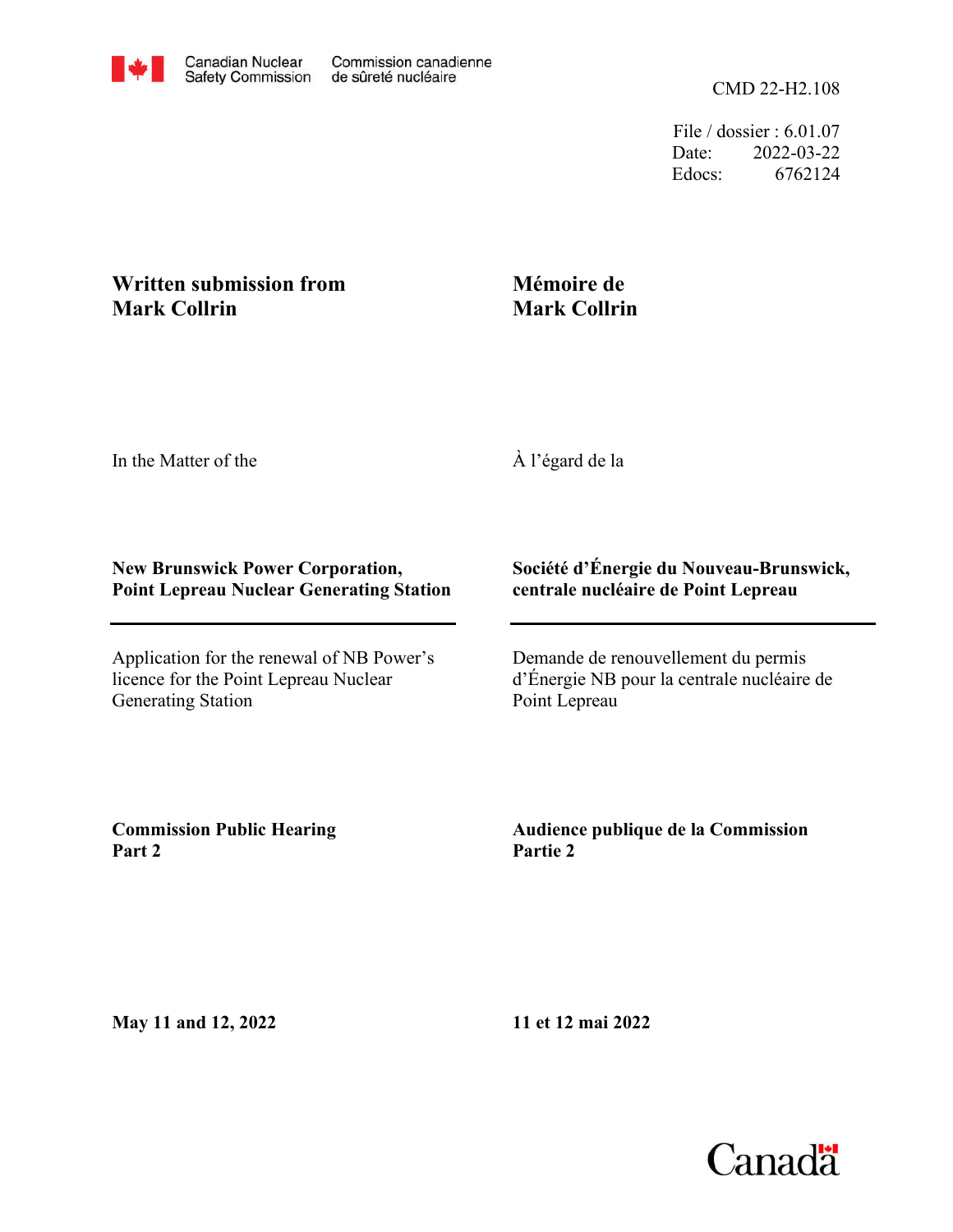From: Sent: To: Cc: Subject: Intervention PLNGS Hearing Ref. 2022-H-02 info@crednb.ca Interventions / Interventions (CNSC/CCSN) March 22, 2022 6:52 PM Mark Collrin

I am a member of the public concerned about not having a chance to have any input on this facility for the 25 years.

NB Power's request to renew the licence of PLNGS for 25 years would effectively prevent any public input during the remaining life of the station.

A lengthy renewal at a time when there are so many uncertainties that could affect the station's safety, reliability and financial viability, would show a flagrant disregard for the public interest. It is critical that there be regular, timely opportunities to input the evolving needs and concerns of upcoming generations in New Brunswick.

NB Power's request to renew the licence of PLNGS for 25 years would effectively prevent any public input during the remaining life of the station.

A 25-year licence means that we will have no chance to have our say again until 2047!

The Bay of Fundy is one of the natural wonders of North America. We already know that the Lepreau nuclear plant is killing fish in the Bay due to entrainment from the water intake. A 25-year licence period may decrease the amount of regular assessments of the decline in marine health.

The Lepreau nuclear plant emits radioactive tritium, a carcinogen, into air and water. Canada's current "safe" limits for tritium are many times higher than in other countries.

The Point Lepreau plant is a financial boondoggle. New Brunswickers may decide to close it down before 25 years.

The CNSC must not renew the operating licence for Point Lepreau power station for the requested 25 years. Instead, the CNSC should continue to consider 5-year relicensing periods, and work toward decommissioning.

Please acknowledge receipt of this email.